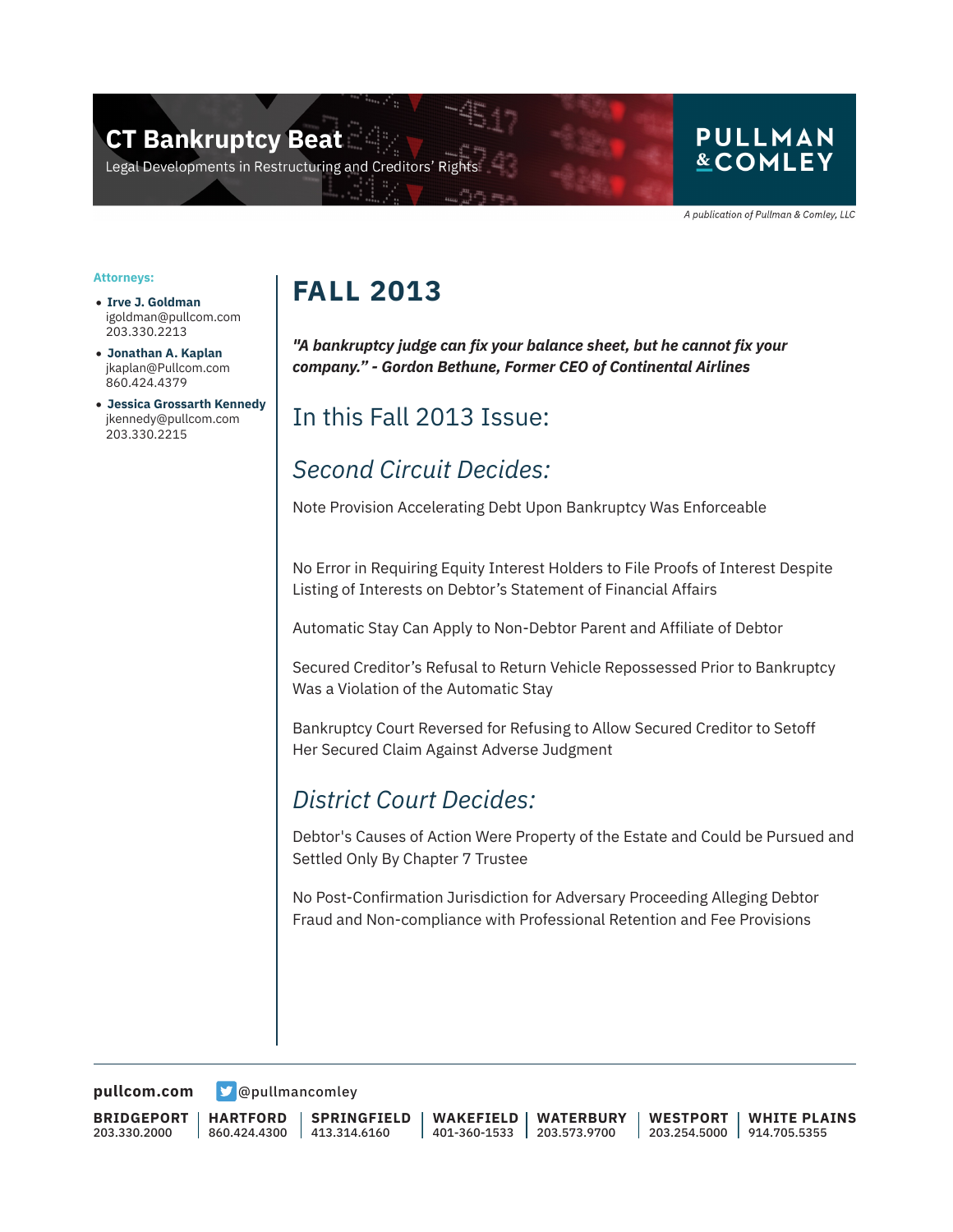

#### FALL 2013

#### *Bankruptcy Court Decides:*

Chapter 12 Plan Denied Confirmation for Failure to Prove Feasibility and Improperly Eliminating Cross-Collateralization Rights of Secured Creditors

Short-Term Loans and Repayments Too Informal and Atypical of Normal Business Routine to Protect Payments from Recovery as Preferences

PACA Claimant Could Not Establish PACA Trust Allowing for Payment in Full From Bankruptcy Estate

Stay Pending Appeal of Order Granting Relief from the Automatic Stay Denied

#### Note Provision Accelerating Debt Upon Bankruptcy Filing Was Not Invalid Ipso Facto Clause

An ipso facto clause is a provision in a contract or other written instrument which eliminates or limits the property or contract rights of a party upon its insolvency or filing of bankruptcy. See 11 U.S.C. §§363(l), 365  $(b)(2), 541(c)(1)(B).$ 

In *EETC v. AMR Corporation* (In re AMR Corporation), 2013 WL 4840574 (2d Cir. Sept. 12, 2013), secured notes provided by American Airlines ("AA") to finance a collection of aircraft contained ipso facto clauses which automatically accelerated the note indebtedness upon a bankruptcy filing. The notes also provided for the payment of a "Make-Whole Amount" in the event of a voluntary redemption prior to maturity, but exempted its payment in the event of debt acceleration due to bankruptcy. The Make-Whole Amount was defined as the present value of the remaining scheduled payments of principal and interest to maturity using a discount rate linked to the U.S. Treasury rate of interest.

On November 29, 2011, AA filed a voluntary Chapter 11 petition and shortly thereafter made elections under section 1110(a) of the Bankruptcy Code to perform all obligations under the notes and to cure any default other than a default of a kind specific in section 365(b)(2) (nullifying ipso facto clauses in executory contracts). The elections confirmed that they did not constitute assumptions of the underlying financing agreements. Under section 1110(a), a debtor must make such a timely election in order to keep the automatic stay in effect for aircraft pledged as collateral for a debt.

Later in the Chapter 11 proceeding, AA sought to refinance the note indebtedness without paying the Make-Whole Amount. U.S. Bank, the trustee of the notes, objected, arguing that the automatic acceleration of debt pursuant to the ipso facto clauses was unenforceable pursuant to 11 U.S.C. §§363(l), 365(b)(2) and 541(c)(2) (B) and that even if enforceable, the §1110(a) elections de-accelerated the debt, making the refinancing of the note indebtedness a voluntary redemption prior to maturity. As a result, maintained U.S. Bank, the Make-Whole Amount had to be paid.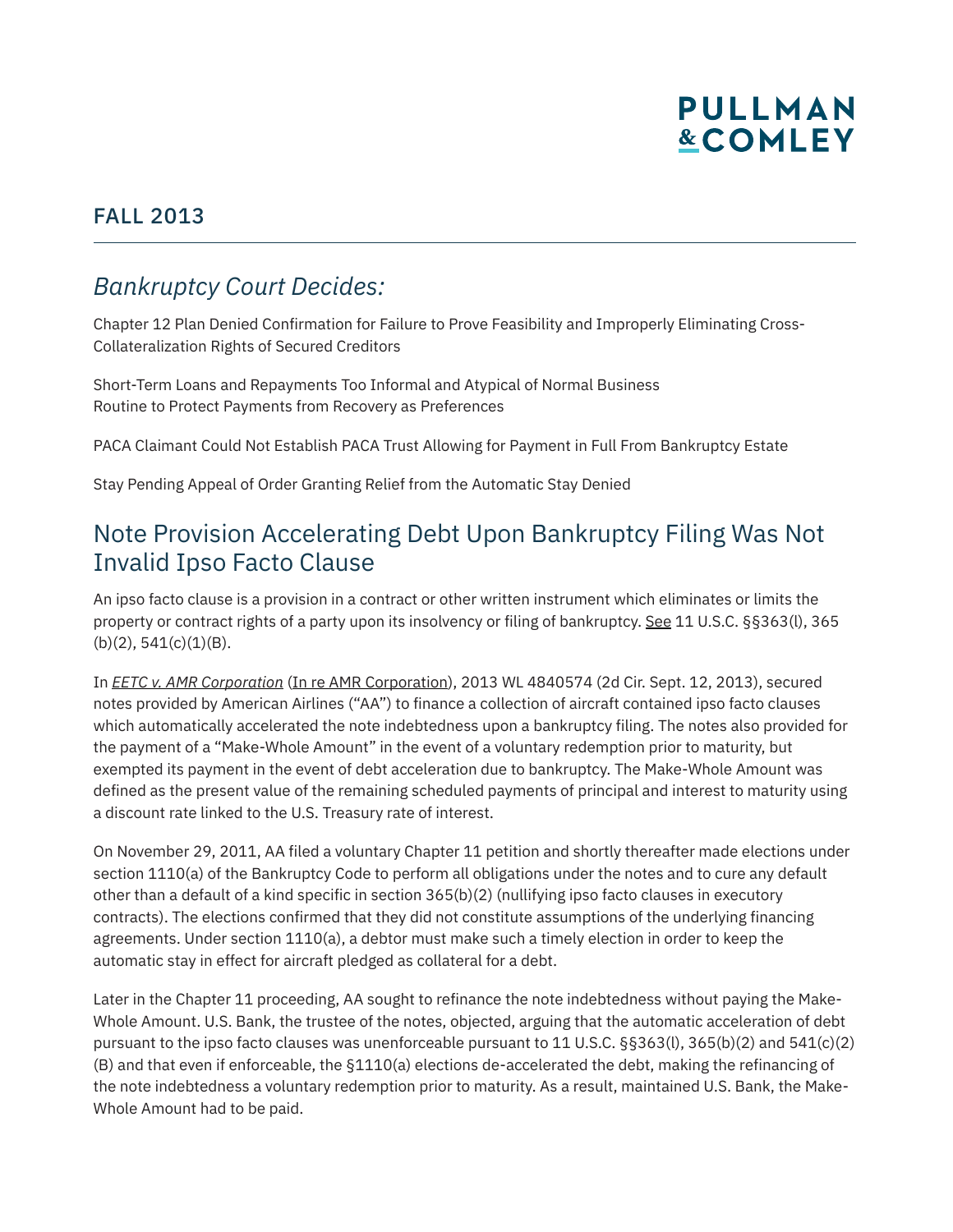#### FALL 2013

The bankruptcy court and district court on appeal rejected these arguments and the Second Circuit affirmed. The Second Circuit ruled that the ipso facto clauses in the notes were enforceable since the applicable Bankruptcy Code provisions that nullify ipso facto clauses did not apply to promissory notes or trust indentures. In particular, the Second Circuit reasoned that while section 365(b)(2) nullifies ipso facto clauses in executory contracts, a note is not an executory contract. The other Bankruptcy Code sections implicated --  $\S541(c)(1)(B)$  and  $363(l)$  – also were held not to apply because they only protect property that otherwise would become property of the estate or the use of such property from forfeiture, whereas the debt acceleration clause at issue did not prevent property from becoming property of the estate or the use of property by the estate.

The Second Circuit also held that the note indebtedness was not de-accelerated by AA's §1110(a) elections because such elections merely establish an interim arrangement for compliance with debt obligations secured by aircraft in order to maintain the automatic stay in effect, and do not constitute assumptions of the underlying financing agreement. Although section 1110(a) requires a cure of defaults, other than a default of a kind specified in section 365(b)(2), AA's default giving rise to an acceleration of debt – which was its bankruptcy filing – was of the kind specified in section 365(b)(2) even though it was contained in a note that was not an executory contract.

#### No Error in Requiring Equity Interest Holders to File Proofs of Interest Despite Listing of Interests on Debtor's Statement of Financial Affairs

In *Keough v. 217 Canner Associates, LLC* (In re Matter of Greenwich Sentry, L.P.) , 2013 WL 4750762 (2d Cir. Sept. 5. 2013 (Summary Order), the Second Circuit ruled that requiring all limited partners of the debtor to file proofs of interest by a date certain, notwithstanding their having been listed on the debtor's Statement of Financial Affairs without a notation that they were disputed or unliquidated, was not an abuse of discretion but an appropriate exercise of §105(a) because the listing was ambiguous.

#### Automatic Stay Can Apply to Non-Debtor Parent and Affiliate of **Debtor**

In In re Residential Capital, LLC, 2013 WL 3491311 (2d Cir. July 15, 2013) (Summary Order), the debtor, ResCap, sought to apply the automatic stay to a lawsuit filed by the Federal Housing Financing Agency against ResCap's non-debtor corporate parents and an affiliate. In remanding to the bankruptcy court, which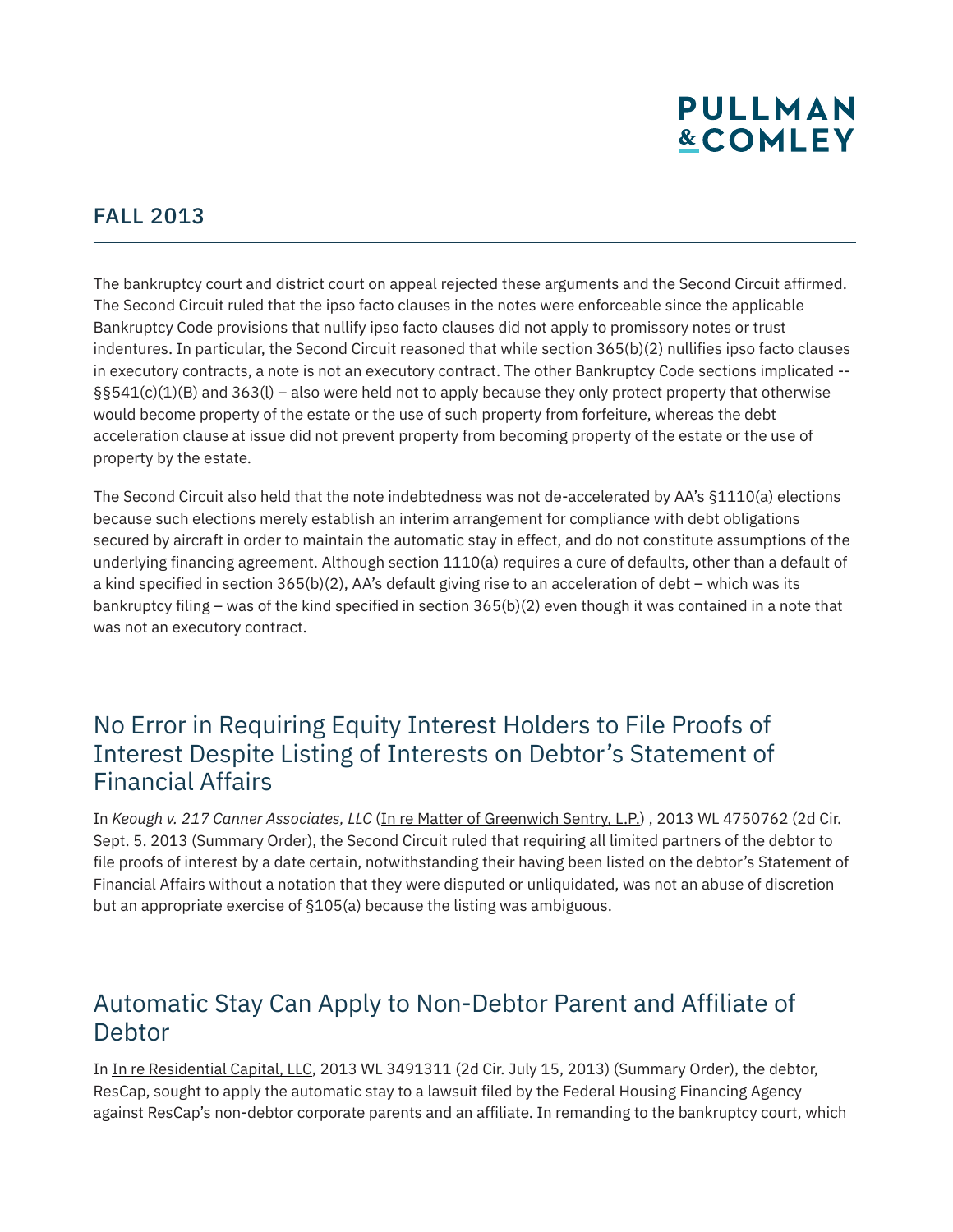#### FALL 2013

denied the relief requested, the Second Circuit reaffirmed its holding in *Queenie Ltd. v. Nygard Int'l,* 321 F.3d 282, 287 (2d Cir. 2003) that the automatic stay can apply to non-debtor entities if the claim against the nondebtor "will have an immediate adverse impact on the debtor's estate." A remand was found necessary for factual findings because the stay was denied as a categorical matter.

#### Secured Creditor's Refusal to Return Vehicle Repossessed Prior to Bankruptcy Was a Violation of the Automatic Stay

In a case of first impression, the Second Circuit ruled in *Weber v. SEFCU* (In re Weber), 719 F.3d 72 (2d Cir. May 8, 2013), that a secured creditor's refusal, after demand, to voluntarily turn over a vehicle repossessed prior to the Chapter 13 debtor's bankruptcy filing was a violation of the automatic stay because it was an exercise of control over property of the estate. The Second Circuit rejected the secured creditor's argument that turnover should not have been automatically required without at least a tender of adequate protection, because it is up to the bankruptcy court, not the creditor, to determine adequate protection, which can be requested after the vehicle is turned over.

In defending against the motion for sanctions, the creditor argued that its actions were not willful because in retaining the vehicle, it had relied on the published decision in In re Alberto, 271 B.R. 223 (N.D.N.Y. 2001), which held that a secured creditor does not violate the automatic stay by failing to return a repossessed vehicle after learning of its debtor's bankruptcy. The Second Circuit rejected that argument, reasoning that under prevailing Second Circuit authority, the willful standard is satisfied whenever a creditor has the general intent to perform an act knowing the stay is in existence. In other words, a good faith belief that the stay is not being violated will not negate a finding of willfulness.

#### Bankruptcy Court Reversed for Refusing to Allow Secured Creditor to Setoff Her Secured Claim Against Adverse Judgment

In this case, the secured creditor, Sally Ogden ("Ogden"), suffered an adverse judgment in the amount of \$226,000 in an adversary proceeding commenced by the trustee of Bolin & Co, L.L.C. ("Bolin"). After judgment, Ogden sought to setoff her liability on the judgment with a secured claim she held against the Bolin estate in the amount of \$270,000.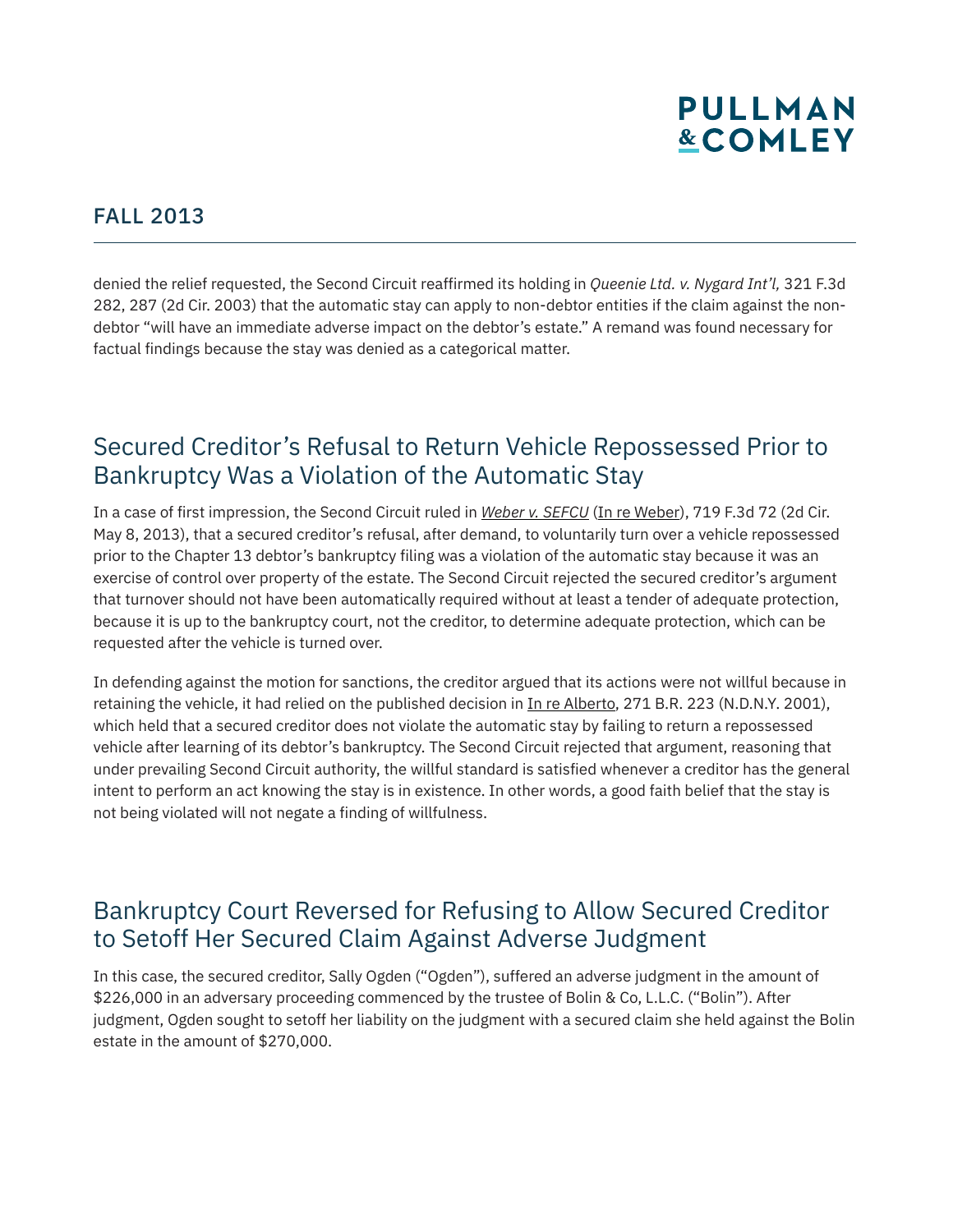#### FALL 2013

In *Ogden v. Chorches* (In re Bolin & Co., L.L.C.), 2013 WL 2302078 (May 28, 2013), the Second Circuit ruled that the bankruptcy court abused its discretion in failing to recognize the setoff on the erroneous ground that the trustee's judgment against Ogden arose post-petition and therefore could not be the subject of setoff under §553(a) since Ogden's secured claim arose pre-petition. For setoff to apply under §533(a), both debts must arise pre-petition. The Second Circuit reasoned that the judgment against Ogden, while entered postpetition, was based on pre-petition acts and therefore should be considered a pre-petition claim that simply had not been reduced to judgment.

The bankruptcy court further erred, ruled the Second Circuit, in holding that Ogden's and Bolin's debts were not "mutual" because Ogden's claim was secured and the Bolin trustee's claim was unsecured. According to the Second Circuit, §533 allows for setoff of both secured and unsecured claims, and its mutuality requirement does not demand that debts arise from the same transaction.

### Debtor's Causes of Action Were Property of the Estate and Could be Pursued and Settled Only By Chapter 7 Trustee

In *Desmores v. Charlotte School of Law (In re Desmores),* 497 B.R. 390 (D. Conn. Aug. 29, 2013) (Thompson, J.), the debtor filed and sought to pursue an adversary proceeding against one of his creditors, Charlotte School of Law ("Charlotte"). The action included claims of negligence and breach of contract which the debtor contended arose after his bankruptcy case was filed and therefore were not property of the estate.

The district court, after recognizing a split of authority on whether a cause of action belongs to the estate when it accrues after a bankruptcy petition is filed, but before the case is closed, held that under either line of authority the debtor's claims were property of the estate. Under the "categorical approach," which holds that a cause of action will belong to the estate if it accrues before the case is closed, the debtor's claims were property of the estate because his case was not closed. Under the case-by-case approach, the claims also belonged to the estate because the harm alleged was caused by a sequence of events that occurred both pre- and post-petition and therefore, the claims met the test of being "sufficiently rooted in the prebankruptcy past."

The trustee's sale of the claims to Charlotte, which the bankruptcy construed and approved as a compromise of the claims under Fed. R. Bankr. 9019, was affirmed by the district court on the ground that the debtor lacked standing to object to the sale/compromise given the absence of any evidence of a surplus after payment of all creditors' claims.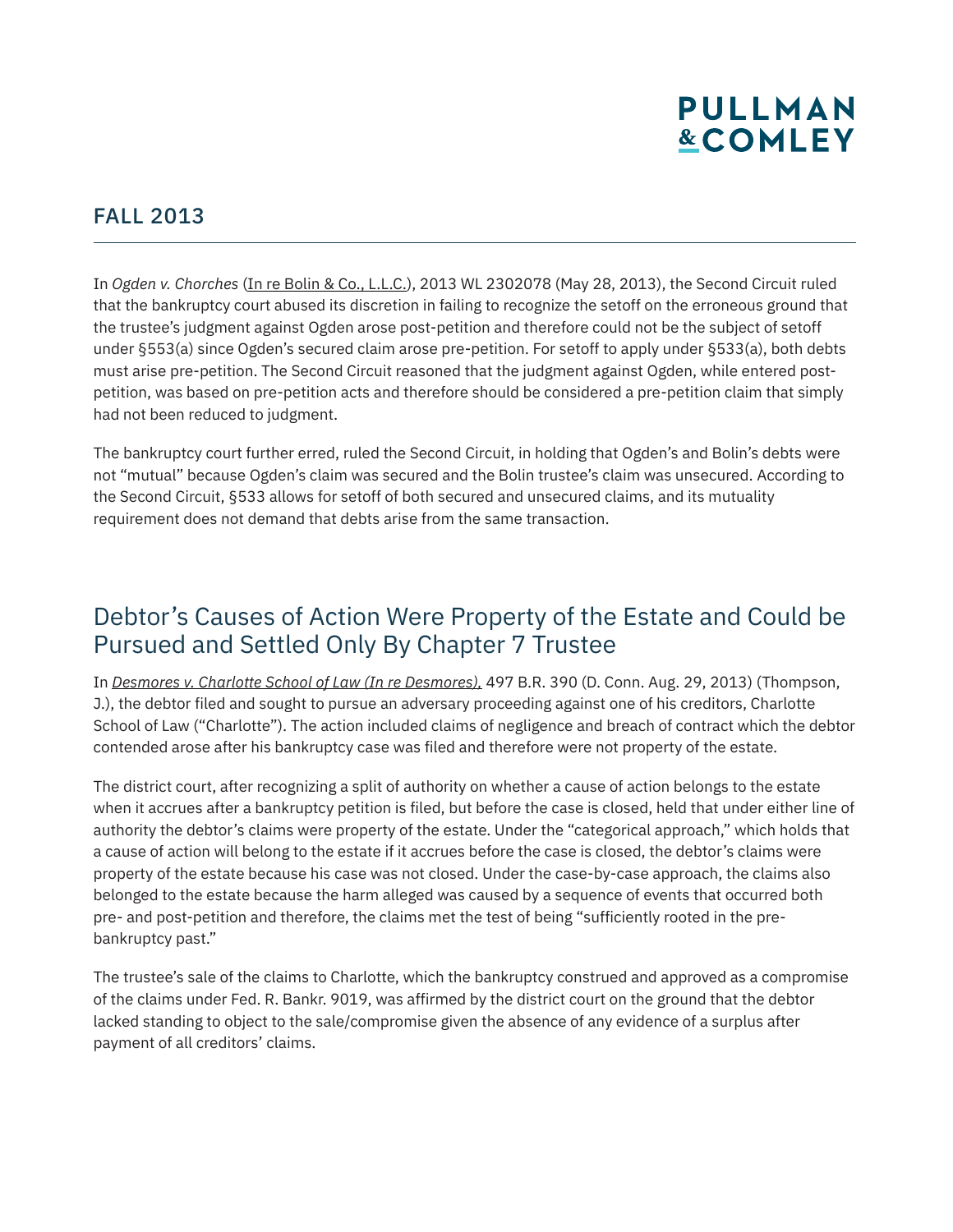### No Post-Confirmation Jurisdiction for Adversary Proceeding Alleging Debtor Fraud and Non-Compliance with Professional Retention and Fee Provisions

In *Vanguard Products Corp. v. Citrin, (In re Indicon, Inc.),* 2013 WL 5435536 (D. Conn. Sept. 30, 2013 (Underhill, J.), the bankruptcy court's ruling that it lacked post-confirmation jurisdiction over an adversary proceeding was affirmed by the district court. The adversary proceeding at issue was brought by an administrative creditor who was provided no notice of the bankruptcy case, but who, after confirmation, reopened the case and obtained an allowed administrative claim. The suit alleged that the debtor and a financial advisor whose employment was not approved by the bankruptcy court failed to disclose an asset purchase agreement that had been negotiated and signed during the bankruptcy case, but which the parties delayed closing on until after confirmation. In the meantime, the plan that was confirmed did not propose a sale of assets, but represented that the debtor would continue to operate as a going-concern. From the asset sale, which was consummated three weeks after confirmation, the financial advisor was paid \$82,000 in fees and the debtor's principal was given a four-year employment agreement worth \$400,000 without any obligation that she remain employed by the purchaser.

Despite the egregious circumstances alleged, the district court found there was no post-confirmation jurisdiction under the "close-nexus test" applied in the Second Circuit, which, according to the district court, required that: (1) the post-confirmation action "impact the implementation, execution, and administration of the plan," and (2) the plan contain a provision reserving jurisdiction for the dispute at issue.

The district court found that the dispute did not satisfy the first part of the test because the simple assertion of a claim for post-confirmation payment, if allowed to serve as a basis for post-confirmation jurisdiction, "would obliterate any limits" on that type of jurisdiction. The second part of the test was also not satisfied, ruled the district court, because the confirmed plan did not contain a reservation of jurisdiction for the type of dispute brought by the administrative creditor.

The district court also rejected the creditor's argument that post-confirmation jurisdiction was properly exercised based on case law from other jurisdictions holding that a bankruptcy court can take such jurisdiction if the dispute implicates the integrity of the bankruptcy process. The district court was of the view that a connection between payments to administrative claimants and the bankruptcy proceeding was "too tenuous to implicate the bankruptcy plan" and that, in any event, the Second Circuit's close-nexus test is the exclusive test for post-confirmation jurisdiction.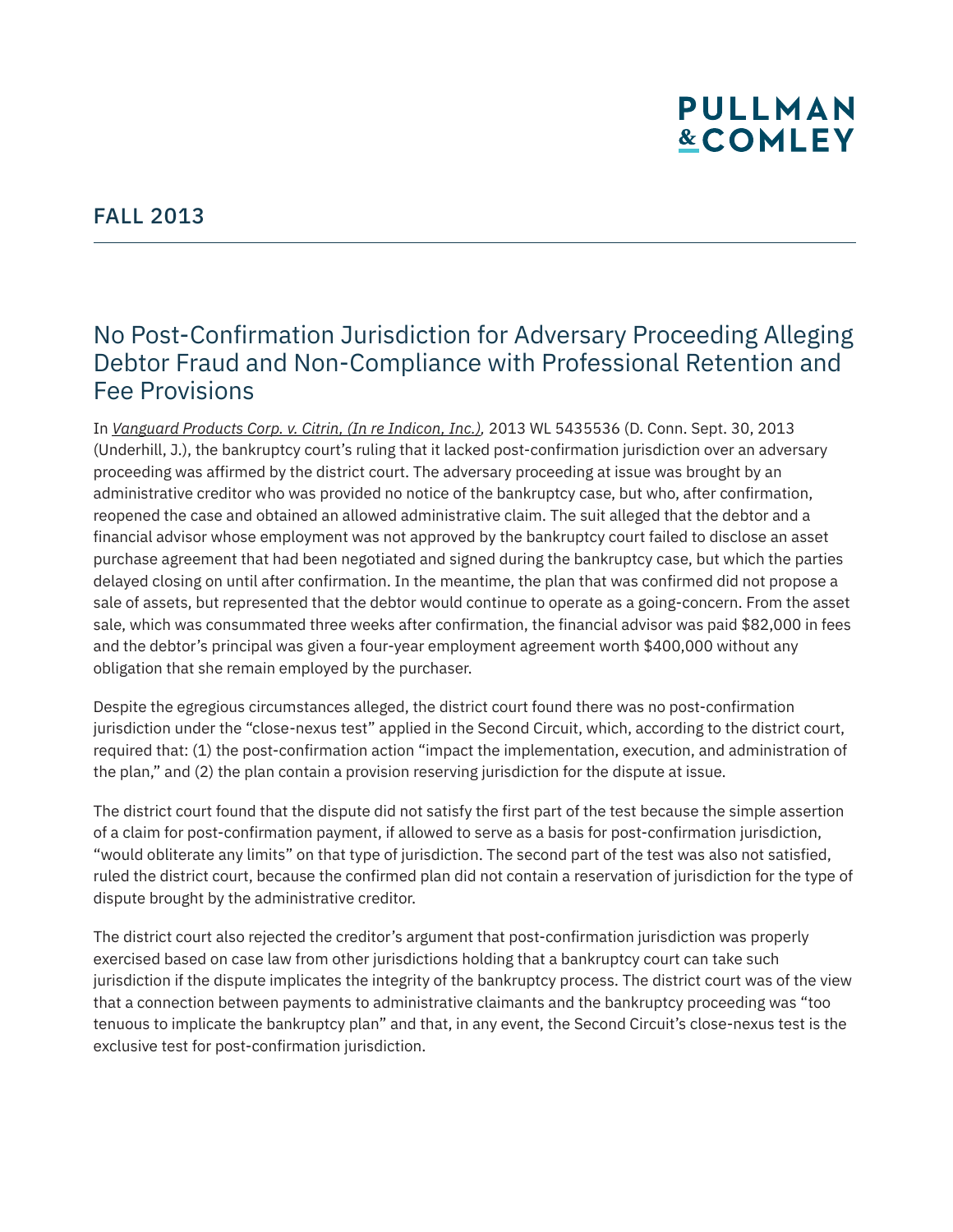### Chapter 12 Plan Denied Confirmation for Failure to Prove Feasibility and Improperly Eliminating Cross-Collateralization Rights of Secured Creditors

In In re Chickosky, 2013 WL 5434131 (Bankr. D. Conn. Oct. 1, 2013) (Dabrowski, J.), the debtor's Chapter 12 plan was denied confirmation because the debtor failed to prove the plan was feasible and the plan improperly eliminated a secured creditor's pre-petition rights to cross-collateralization of two different loans. Each of the loans was secured by the other loan's principal collateral, but the plan proposed that each loan would be secured by only its principal collateral.

Feasibility could not be established because no evidence was presented matching projected income with corresponding expenses and because past earnings history suggested that the debtor's optimistic projections were not realistic. The elimination of the secured creditor's cross-collateralization was held to be improper because section  $1225(a)(5)(B)(i)$  requires that secured creditors retain their liens.

#### Short-Term Loans and Repayments Too Informal And Atypical of Normal Business Routine to Protect Payments from Recovery as Preferences

At issue in *Official Committee of Unsecured Creditors v. Wellner* (*In re Affinity Health Care Management, Inc.*), 2013 WL 4525582 (Bankr. D. Conn. Aug. 27, 2013) (Dabrowski, J.), was whether the ordinary course of business defense to a preferential transfer could be applied to payments on short term loans that were not formally documented and where the record-keeping on the loans and repayments was indecipherable or nonexistent. Given these circumstances, combined with the fact that the interest paid on the loans was very excessive and that no bills were ever sent or security provided, even though the loans were for substantial amounts, the bankruptcy court ruled that the payments were not of "a debt incurred by the debtor in the ordinary course of business . . .," one of the required elements of establishing the ordinary course of business defense.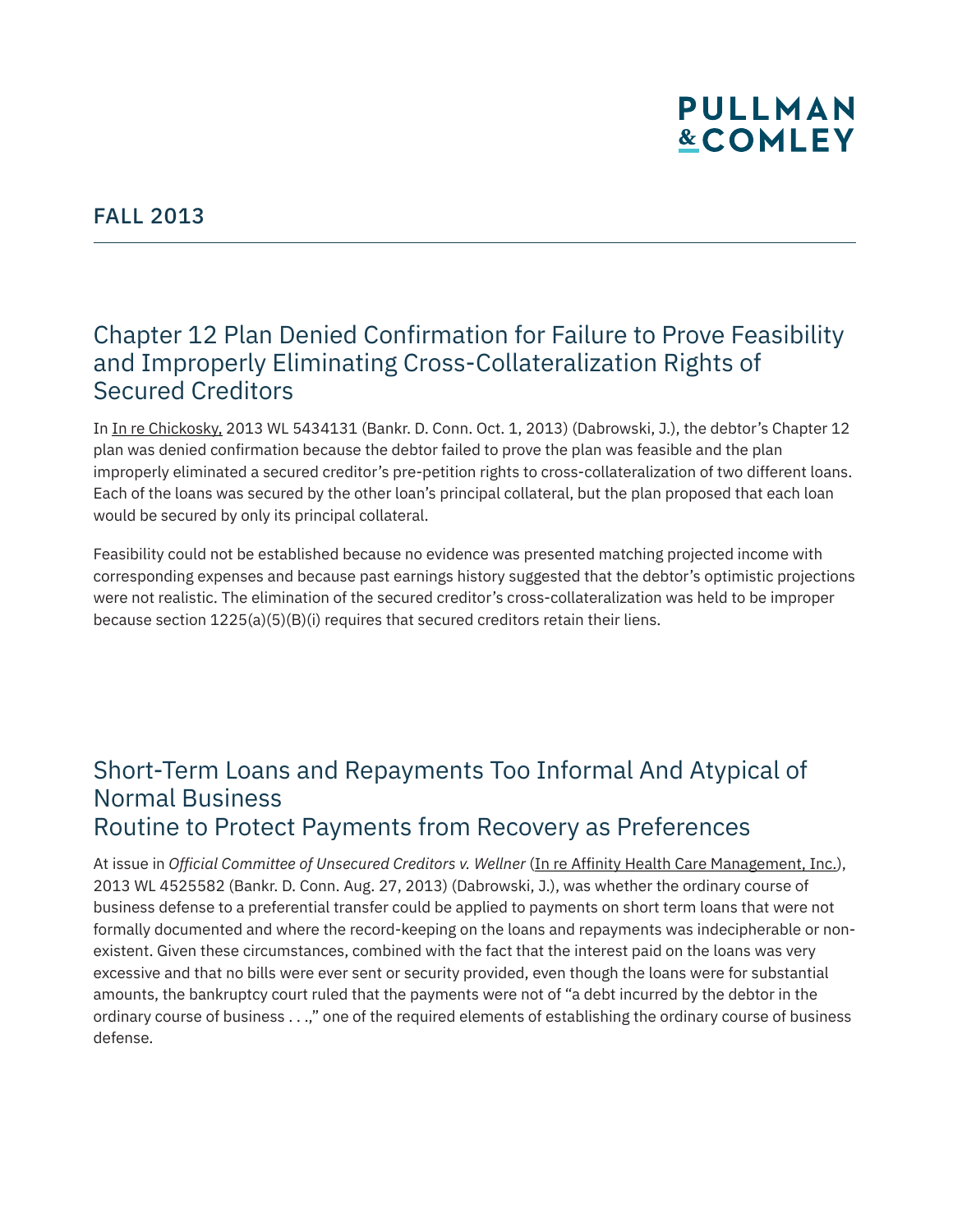

### PACA Claimant Could Not Establish PACA Trust Allowing for Payment in Full from Bankruptcy Estate

Suppliers of produce are afforded a non-segregated floating trust over property of a debtor that is derived from sales of produce pursuant to the Perishable Agricultural Commodities Act ("PACA"). Such a trust is recognized in bankruptcy and affords produce suppliers a priority in payment ahead of all other creditors, including secured creditors.

In In re Quality Sales, LLC, 2013 WL 4482412 (Bankr. D. Conn. Aug. 19, 2013) (Dabrowski, J.), the bankruptcy court first noted that the federal statute providing for a PACA trust requires a PACA claimant to send written notice of an intent to preserve PACA trust benefits to both the USDA and the commodities broker within 30 days after payment is due. An invoice can satisfy the written notice requirement if it contains express notice of an intent to claim a PACA trust and certain language stating that the produce is being sold subject to a PACA trust.

The holding in Quality Sales was that "substantial compliance" with PACA's notice requirements is not sufficient to establish a PACA trust. In this case, the PACA claimant simply sent a letter to the USDA providing notification that it wished to file a complaint against Quality Sales, the debtor. The bankruptcy court also held that various written communications between the PACA claimant, the debtor and the USDA did not satisfy the strict notice requirements of PACA.

### Stay Pending Appeal of Order Granting Relief from the Automatic Stay Denied

In In re Dunne, 2013 WL 379979 (Bankr. D. Conn. July 18, 2013), the bankruptcy court granted limited relief from the automatic stay for an Irish bankruptcy proceeding to continue against the debtor (the "Relief Order"). The Irish bankruptcy proceeding had begun shortly before the debtor filed his own voluntary Chapter 7 case. Specifically, relief from the stay was granted to allow the Irish bank that commenced the proceeding to request alternate means of service on the debtor, participate in a "bankruptcy" determination in the Irish High Court, and potentially participate in nominating an Irish bankruptcy representative. The debtor's U.S. Chapter 7 trustee had supported relief from the stay, as most of the debtor's properties and creditors were located in Ireland. The debtor appealed the order and sought a stay pending appeal.